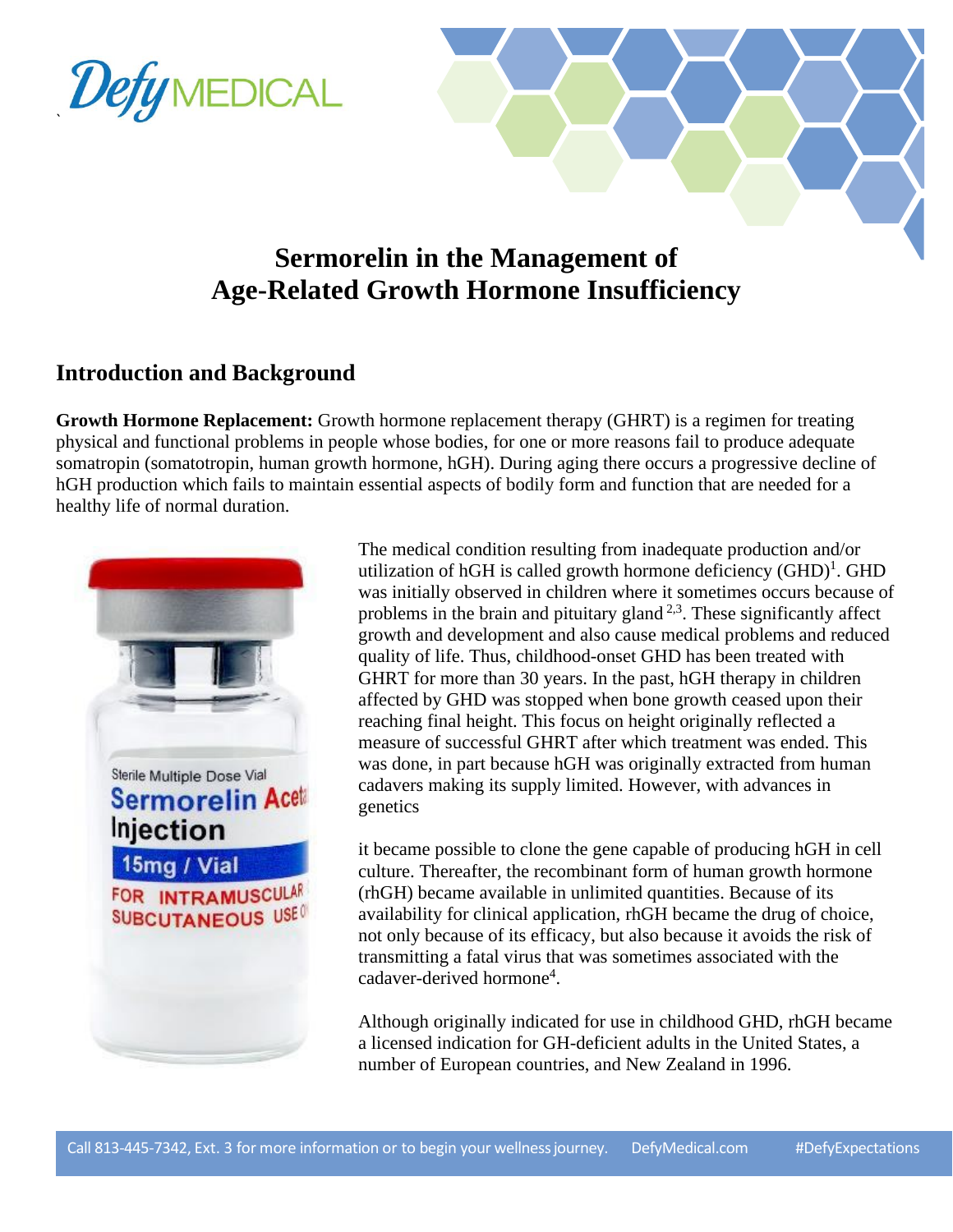



This action was taken because people who had been treated with rhGH as children and then were routinely discontinued from treatment upon reaching final height, experienced higher than expected rates of medical problems as adults, beginning in their 30s and 40s. These included reduced physical, mental, and social energy, excess adipose tissue, diminished muscle mass, diminished libido, poor bone density, higher than normal cholesterol levels, and elevated rates of cardiovascular disease.

Research trials soon confirmed that a few months of GH replacement therapy could improve nearly all of these parameters in GHD patients. Coincidentally, it was noticed that the same changes in body composition and the increased risk for metabolic diseases also occur spontaneously as men and women grow older<sup>5</sup>! The progressive age-associated decline in hGH production and its associated medical problems is collectively known as the somatopause. The term represents cessation of optimal secretion of hGH which is similar to the decline of reproductive hormones that occur during the menopause in women and the andropause in men.

However, there are causal differences between childhood-onset and adult-onset GHD (AGHD) when compared with progressive, age-related GHD. Initial investigations into the causes of adult onset GHD showed them to result from damage to the pituitary gland resulting from tumors, surgery or radiotherapy that disrupted function of the tissues that produce and secrete hGH<sup>6,7</sup>. Since age-related GHD is not associated with these causes, nor is aging generally considered a "disease", there has been reticence to diagnose and treat GHD in the obese and in the elderly as it has been treated in children and those suffering from  $AGHD^{8-10}$ .

Thus at first, little attention was paid to treating the progressive decline in hGH production that results in clinical symptoms similar to those associated with classical GHD as the body ages. To differentiate the causes of low hGH in adults, the age-related decline in hGH production is often called GH insufficiency (GHI) to distinguish it from originally described GHD.

For these reasons, administration of rhGH which is the accepted treatment for AGHD, has not been permitted for use in aging by the FDA. This is true even though insulin-like growth factor-1 (IGF-1), a hormone in the blood that is an indirect marker for hGH production and secretion is indistinguishable in normal aging people after age 40 years from those with AGHD. Nonetheless, the FDA restricts in part, diagnosis of GHD and treatment with rhGH to those under 40, and thereby requires different treatments for medical issues related to age-associated GHI.

Thus, because of the effects of aging that occur during middle and later stages of life resulting in GHI, endocrine therapies for treating it have been sought over the past two decades<sup>11</sup>. In fact, many years of off-label use of sermorelin, a GH secretagogue, has improved the life and health of many suffering from progressive and degenerative conditions of aging.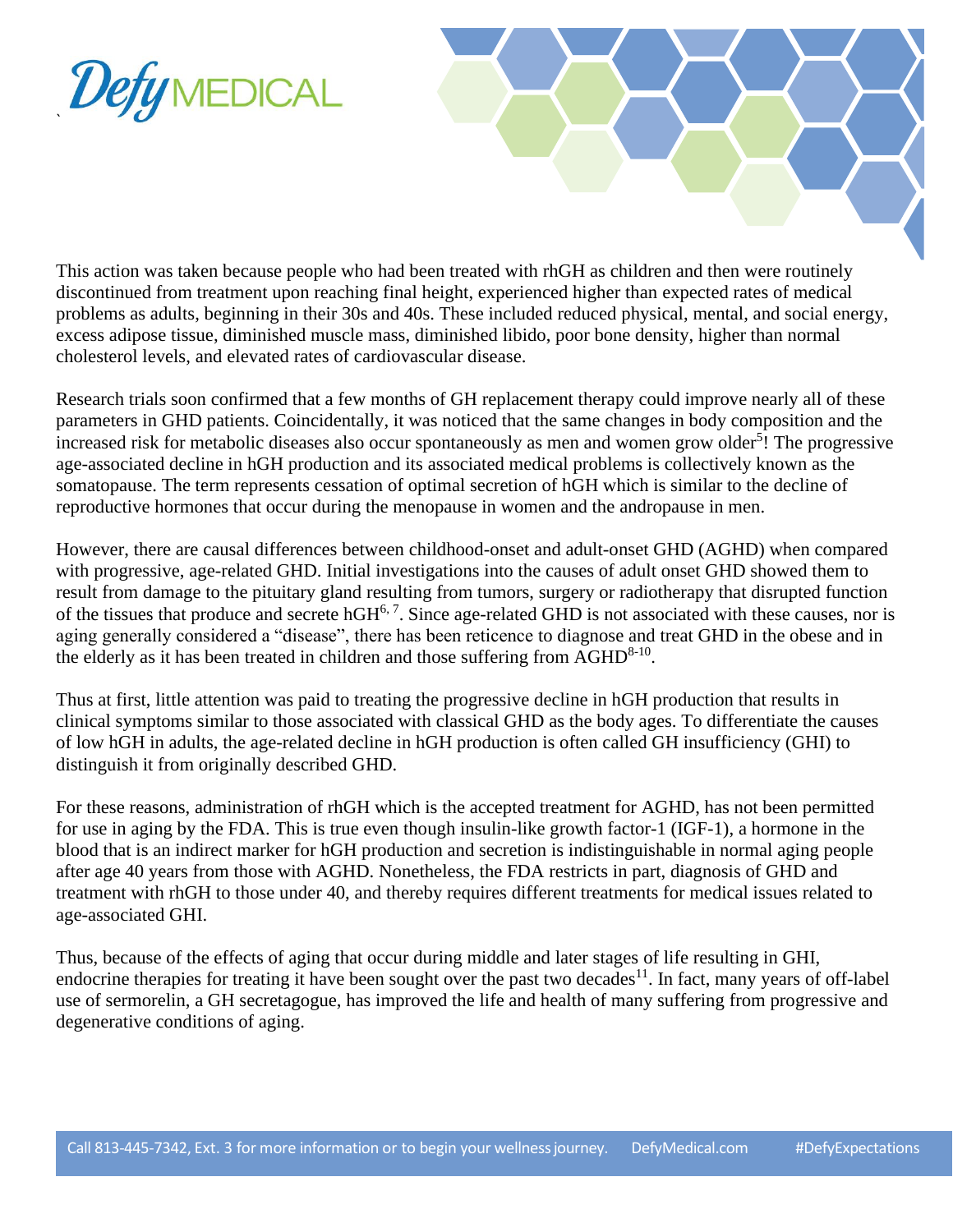



**Somatopause:** Many of the body's systems that function to maintain optimal health and well-being decline with advancing age. Aerobic capacity, muscle mass, and strength all progressively decline with age. Loss of muscle mass, or sarcopenia, and the accompanying reduction in strength increases the risk of falls and their complications, and for many individuals the associated loss of physical, functional capacity leads to increasing difficulty in living independently. Complaints of poor sleep are common in older populations. Insomnia reduces quality of life and is often a factor in decisions to seek health care. Sleep complaints often lead to overmedication and sedation of the elderly that is often associated with increased morbidity and mortality.

Finally, brain function declines with advancing age, particularly in those cognitive functions that involve novel problem solving and psychomotor processing speed. These deficits in turn also impact on the older individual's ability to live independently $12$ .

#### **Progressive loss of muscle mass, strength and function is a hallmark of the aging.**



*During development until young adulthood, muscles grow larger and stronger. But after 30 years of age muscle mass and function slowly decline.*

Aging in both sexes is accompanied by profound decreases in serum hGH and IGF-I concentrations. These effects are directly attributed to reduced activity of an area in the brain that produces GH-releasing hormone (GHRH), the hormone that stimulates hGH production. At the same time, secretion of somatostatin (SRIF), a brain hormone that inhibits hGH increases  $13-15$ .

As a result, hGH secretion declines from a peak during puberty to about one-tenth of that value by age 55. Circulating hGH levels are lower and stimulated hGH is blunted during aging  $16,17$ .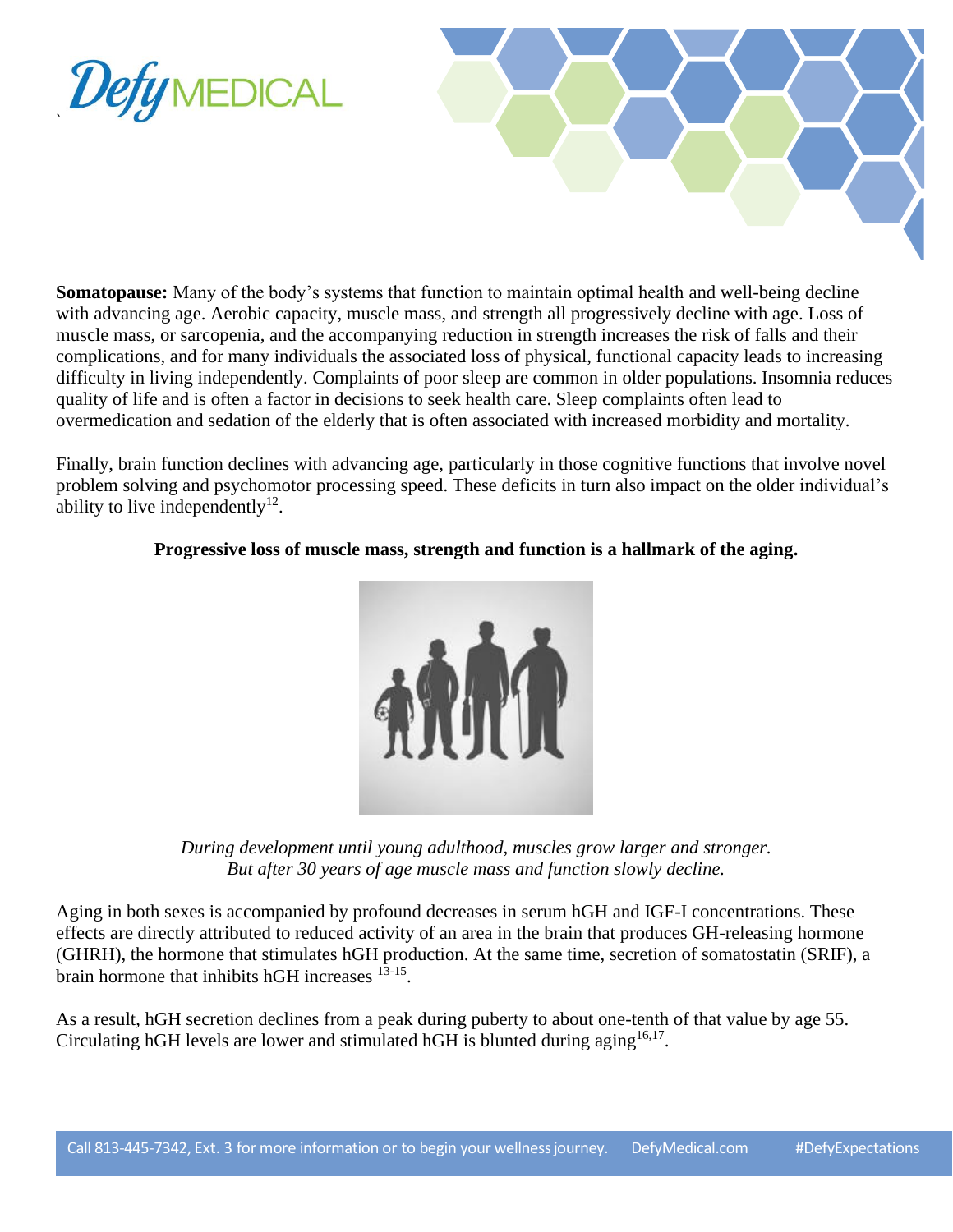

**Spontaneous hGH Concentrations Stimulated hGH Concentrations**

TIME IN MIN.

During this process there is a reduction in the pattern of hGH sleep-related GH secretion resulting in loss of a clear night-day hGH rhythm18-19. The decline in GH production parallels the age-related decline in body mass index and is associated with alterations in body composition, hormonal status, and functional capacity that mimic the changes seen in  $\text{GHD}^{20}$ .

In addition to deteriorating memory and cognitive function, the changes in body composition that are most pronounced in normal aging include a reduction in bone density and in muscle mass and strength, an increase in body fat, and adverse changes in lipoprotein profiles<sup>21,22</sup>. The decline in hGH production is not evident initially, but over time contributes to sarcopenia (severe loss of muscle) and frailty.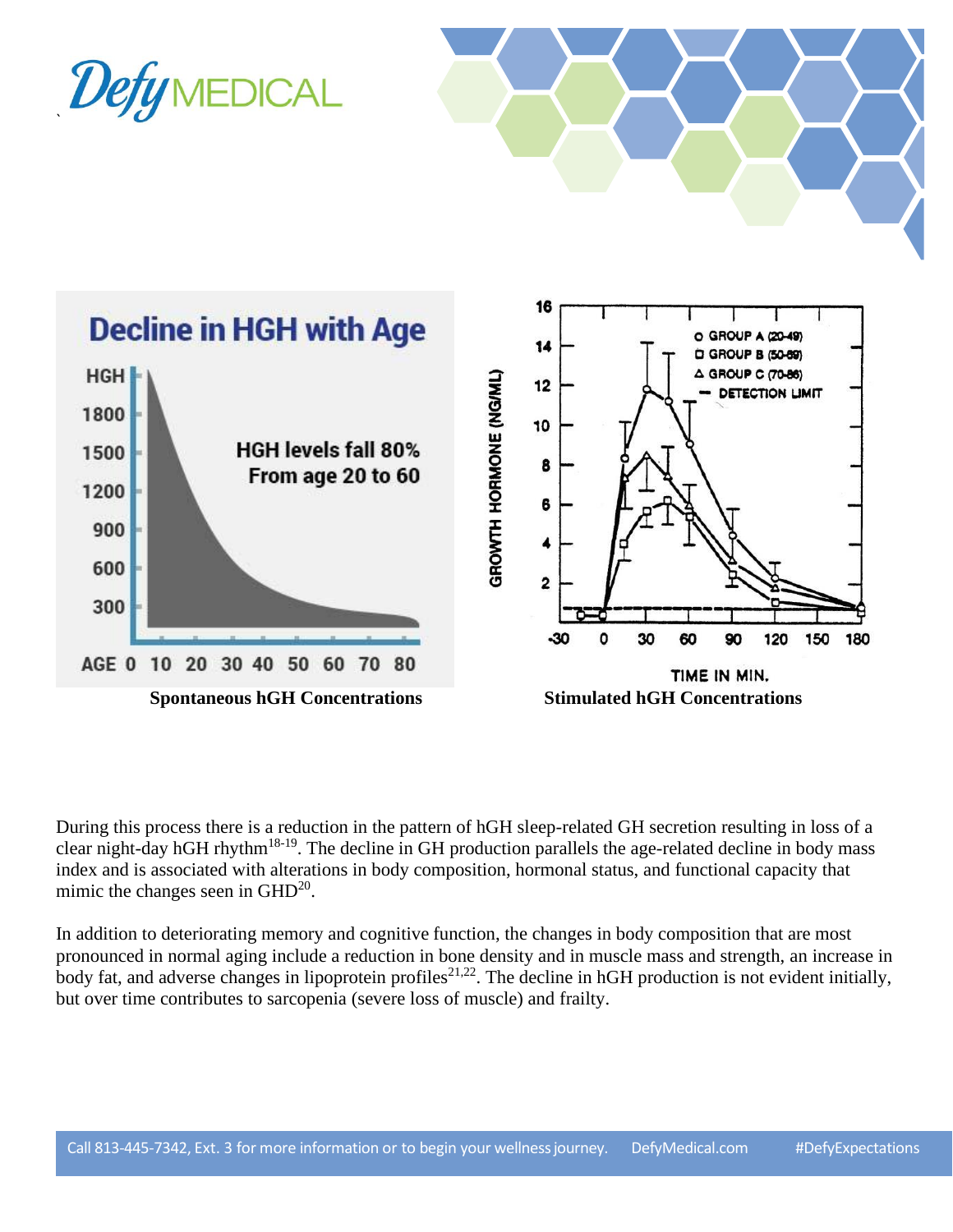



**People who are physically inactive can lose as much as 3% to 5% of their muscle mass per decade after age 30. But, even those who are active still experience some muscle loss.**



*Loss of muscle mass accelerates significantly in middle age and beyond regardless of physical activity, albeit more rapidly with inactivity.*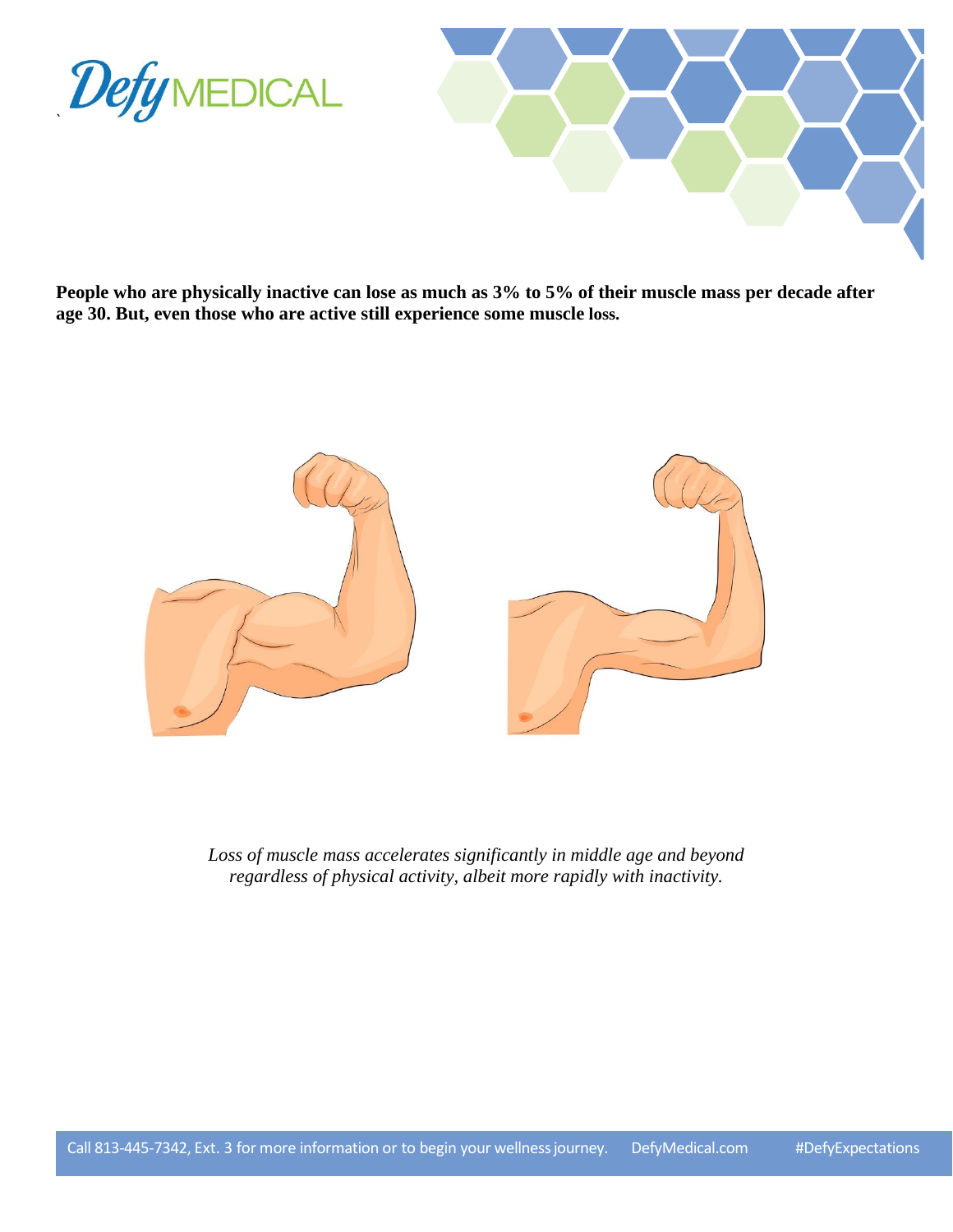



Since GH secretion declines progressively and markedly with aging, and many age-related changes resemble those of adult-onset GHD, stimulating production and secretion of the body's own hGH with GH-releasing hormone (GHRH) or its analog Sermorelin could confer benefits in normal aging similar to those observed by treatment with rhGH. In particular, such treatment could reduce the loss of muscle mass, strength, and exercise capacity that leads to frailty; thereby prolonging the ability to live independently.

**Pharmaceutical Secretagogue Products:** Growth hormone secretagogues (GHSs) are a class of molecules that stimulate the secretion of hGH from the pituitary gland<sup>23</sup>. They include stimulators of brain and pituitary receptors for GHRH such as Sermorelin.

# **About Sermorelin**

**Sermorelin** is a synthetic (man-made) version of naturally occurring GHRH that can be used clinically to stimulate release of growth hormone (GH) from the pituitary gland 23. Growth hormone is necessary for growth in children and is important in adults to maintain metabolic and physiologic functions that are necessary for good health and quality of life. Thus, Sermorelin can be effective in cases of GHI and thereby sustain essential bodily functions throughout life

**Pharmacologic Class**: Sermorelin is a shortened form of GHRH. It consists of the first 29 amino acids of the naturally occurring neurohormone that is produced in an area of the brain called the hypothalamus 23.

**Therapeutic class:** Endocrine-Metabolic Agent (Growth hormone (GH) releasing hormone)

**Nomenclature**: Sermorelin acetate, Geref, GRF<sup>1-29</sup>, GRH-NH<sup>2</sup> or GRF-NH<sup>2</sup>

**Clinical Applications:** Some uses for Sermorelin include: Diagnosis of growth hormone deficiency/insufficiency (GHD/GHI)<sup>24</sup>, treatment of children with some forms of growth hormone deficiency<sup>25</sup>, management of adult-onset GHD/GHI and other conditions requiring GH replacement therapy (GHRT)<sup>25,26</sup>, regeneration of pituitary function and delay its functional decline during  $\text{aging}^{27,28}$ .

**General Information:** Sermorelin is the most widely used member of the GHRH secretagogue family of molecules. It can significantly promote the synthesis and hGH from cells in the pituitary gland, increasing serum concentrations of hGH and subsequently  $IGF-1^{29,30}$ . It is able to influence the complex of hormonal signals that affect hGH secretion including GHRH, somatostatin, insulin like growth factors and others.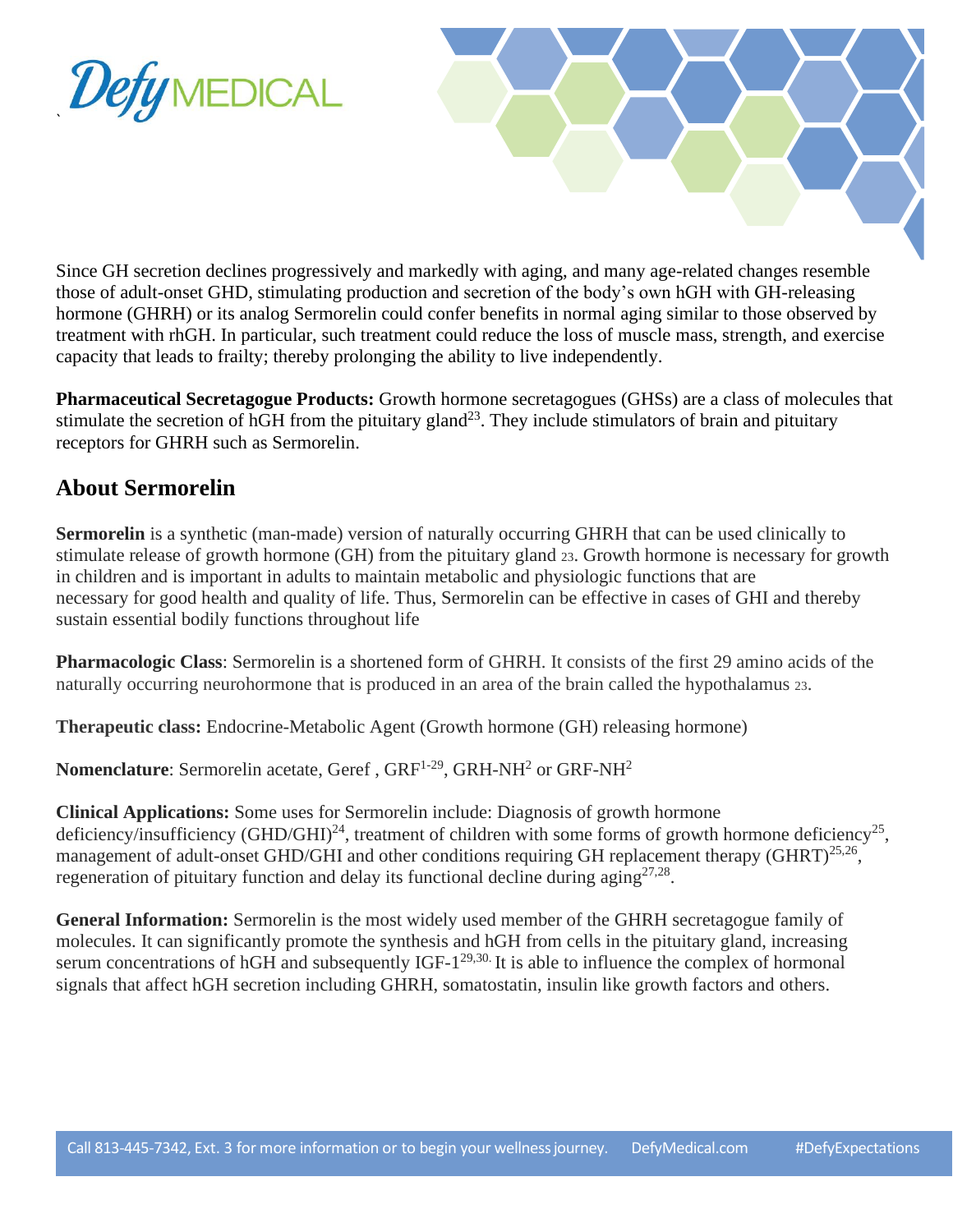





Since the positive and negative opposing influences of GHRH and somatostatin on hGH creates a rhythmic pattern of its secretion, improvement in GH secretion profiles results from Sermorelin administration.

After sermorelin stimulates the release of hGH from the pituitary gland, synthesis of IGF-1 is increased in the liver and peripheral tissues $31$ .

Sermorelin is degraded in approximately 10 to 20 minutes after reaching the bloodstream. A single daily dosing is sufficient to treat most cases of age-related GHI.

In addition to increasing production and secretion GHRH also affects sleep patterns by increasing the amount of slow wave sleep (SWS) while augmenting sleep-related GH secretion and reducing cortisol secretion.

specific receptor on pituitary cells called somatotrophs, that produce  $hGH^{32}$ . Thereafter, it turns on the gene that synthesizes hGH and also increases cellular activity to facilitate secretion of hGH<sup>33</sup>. Sermorelin also increases proliferation of somatotroph cells in the pituitary gland during development $34,35$ .

Symptoms of Adult Growth Hormone Deficiency/Insufficiency: Adults with inadequate concentrations of serum GH can have a variety of signs and symptoms, some of which include abnormal body composition, reduced fluid volume, diminished strength, physical energy and stamina, lack of motivation, lethargy, lability etc.

While symptoms of growth hormone deficiency/insufficiency in adults can vary, many experience a combination of the symptoms below that progress in number and intensity with advancing age<sup>36</sup>.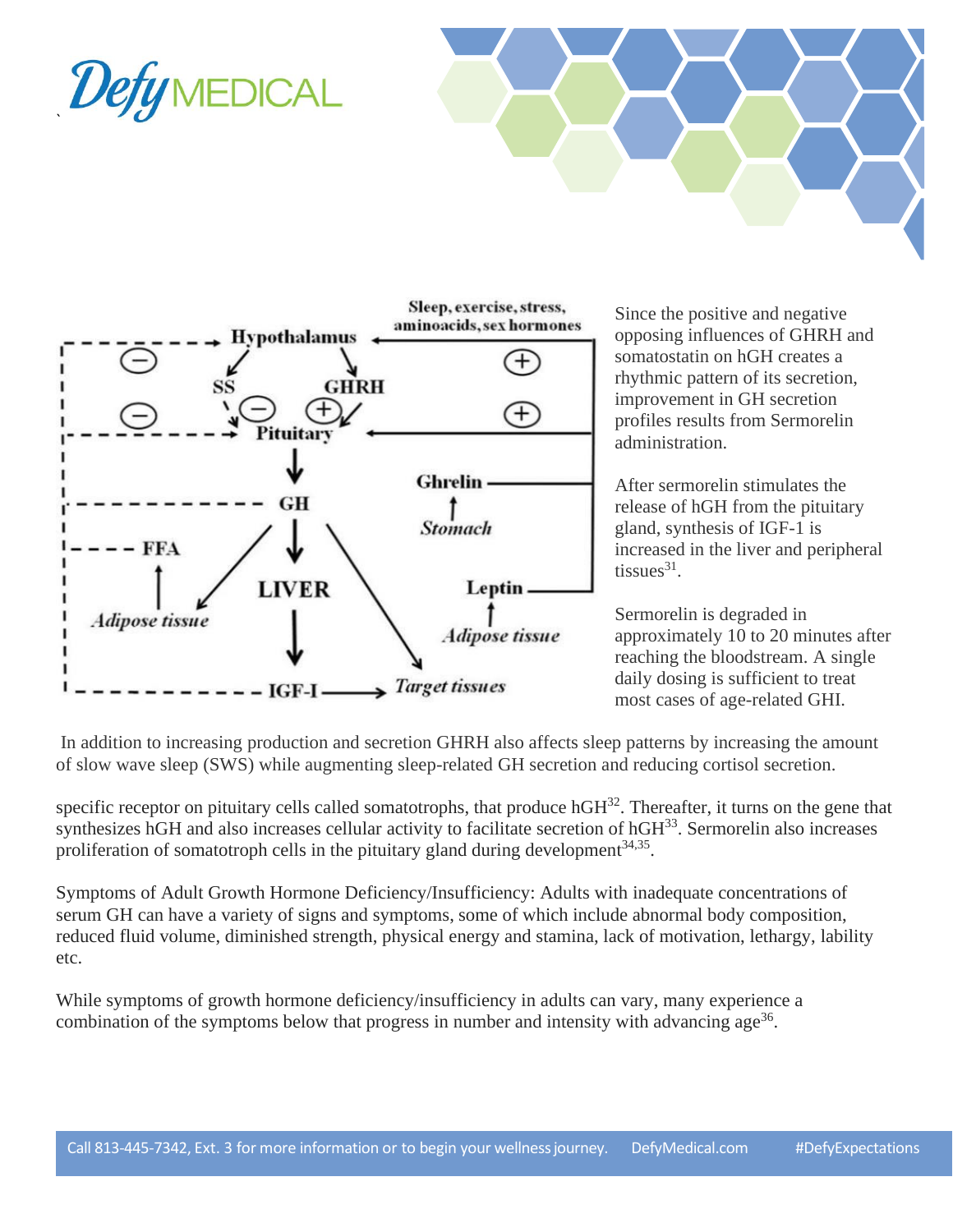



### **Age-related growth hormone deficiency symptoms include:**

- Baldness (in men)
- Anxiety and/or depression
- Decrease in sexual function and interest
- Decreased muscle mass and strength
- Difficult to concentration and lack of memory
- Dry, thin skin
- Elevated triglyceride levels
- Fatigue and/or tiredness
- Heart problems
- High levels of LDL (the "bad") cholesterol
- Insulin resistance
- Lower tolerance to exercise
- Reduced bone density, making you more susceptible to developing osteoporosis
- Sensitivity to heat and cold
- Very low energy levels
- Weight gain, especially around the waist

# **Diagnosis of Adult Growth Hormone Deficiency**

Not everyone with GHD/GHI will have the same symptoms. Some people will only have one or two while others can have multiple symptoms. Fortunately, certain tests and exams can help physicians to make an appropriate diagnosis. Exams and tests used to diagnose growth hormone deficiency are the same no matter the patient's age.

Diagnosing GHD/GHI typically starts with a physical exam. The physician checks weight, height, and body proportions. Other than a physical exam, there are many other tests and exams used to make a growth hormone deficiency diagnosis.

Some or all of the following tests can be used to diagnose age related GHI since everyone will be so affected over the course of their lives. Such diagnostic testing may be used to determine the degree to which replacement therapy is indicated, i.e., for dosing determinations.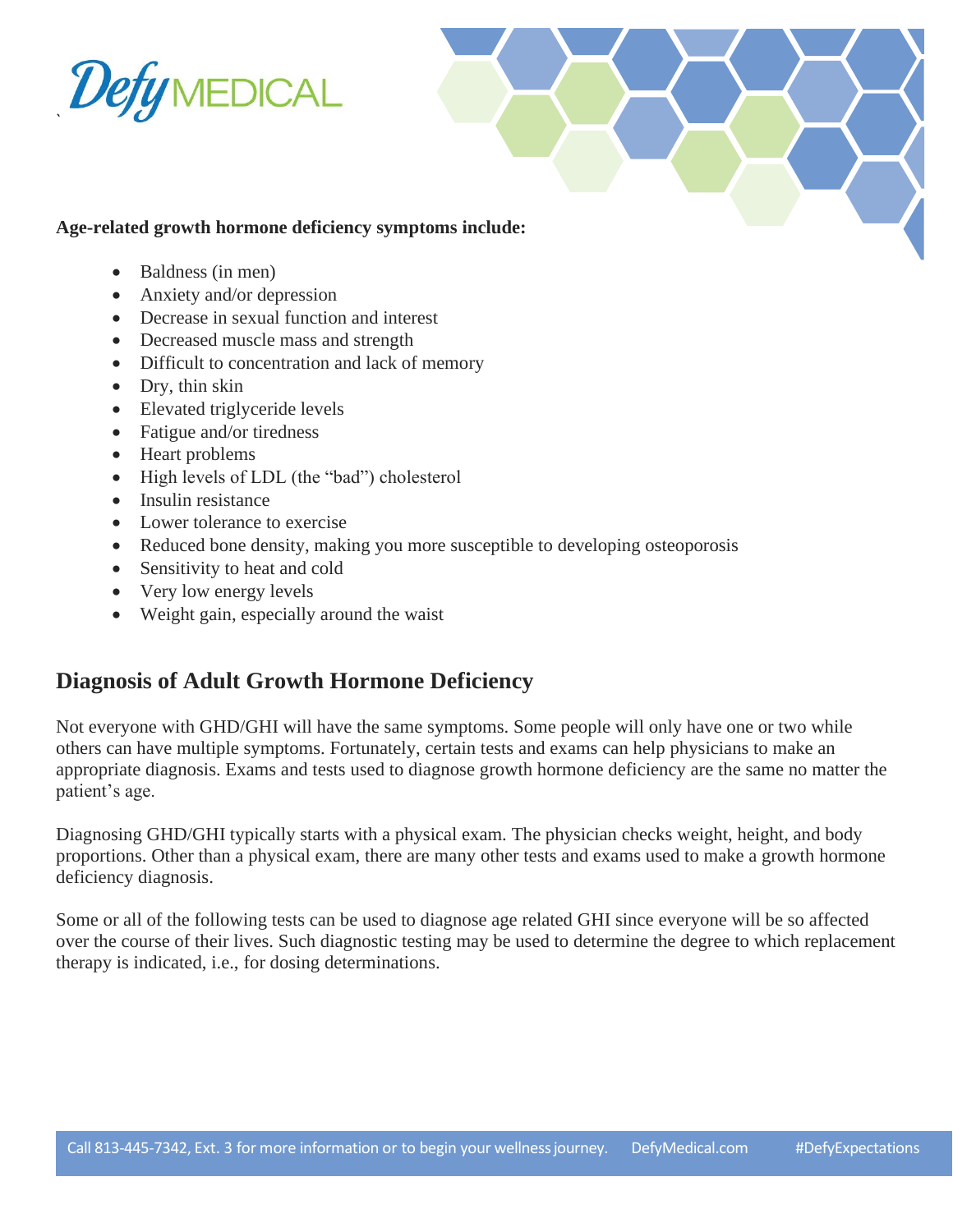

#### **Blood Tests for Growth Hormone Deficiency/Insufficiency**

- Binding protein level (IGF-I and IGFBP-3) blood tests to determine whether or not
- the problem is caused by the pituitary gland
- Blood tests to measure the amount of growth hormone levels in the blood
- Blood tests to measure other levels of hormones the pituitary gland produces
- GHRH (Sermorelin)-arginine provocative test
- Other GH provocative stimulation tests
- Insulin tolerance test
- If an individual experiences signs and symptoms of GHD/GHI, he/she should talk to
- a doctor so as to perform exams and tests that assist in making an accurate endocrine
- analysis and diagnosis.

### **Treatment of GHI**

While aging is not a disease, it results in significantly maladaptive changes in body composition and function that affect the individual and the community at large. While aging is associated with a milder form of adult GHD, GH replacement with secretagogues such as Sermorelin has met with success. Once daily injections can stimulate increases in GH and IGF-I at least to the lower part of the young adult normal range  $37,38$ . Because peptides like Sermorelin are readily destroyed by enzymes in the digestive tract, subcutaneous (SC) or intravenous (IV) injections are the only way to administer the molecule.

Since IV injections are impractical for most people, the SC route is commonly used to administer doses of Sermorelin ranging between  $0.2 - 1.0$  mg per day. The most commonly used dosage is 0.5 mg daily. In a University of Washington study consisting of 6 months treatment with daily bedtime subcutaneous injections of Sermorelin, alone or in combination with supervised exercise conditioning, IGF-I levels rose approximately 35%. Subjects showed an increase in lean body mass and a decrease in body fat (particularly abdominal visceral fat)<sup>39,40</sup>.

Such changes indicate that regular GHRT with Sermorelin can resist changes in body composition underlying sarcopenia and frailty that lead to loss of independence. Thus, since the aging pituitary remains responsive to GH and GHSs, it is reasonable that stimulation with Sermorelin is indicated in aging<sup>38</sup>.

While elders are more sensitive to GH, and thus more susceptible to the side effects of replacement with rhGH, the use of Sermorelin to stimulate production and secretion of endogenous GH offers the advantage of a more physiological approach to increasing rhythmic hGH secretion while reducing risk for side effects.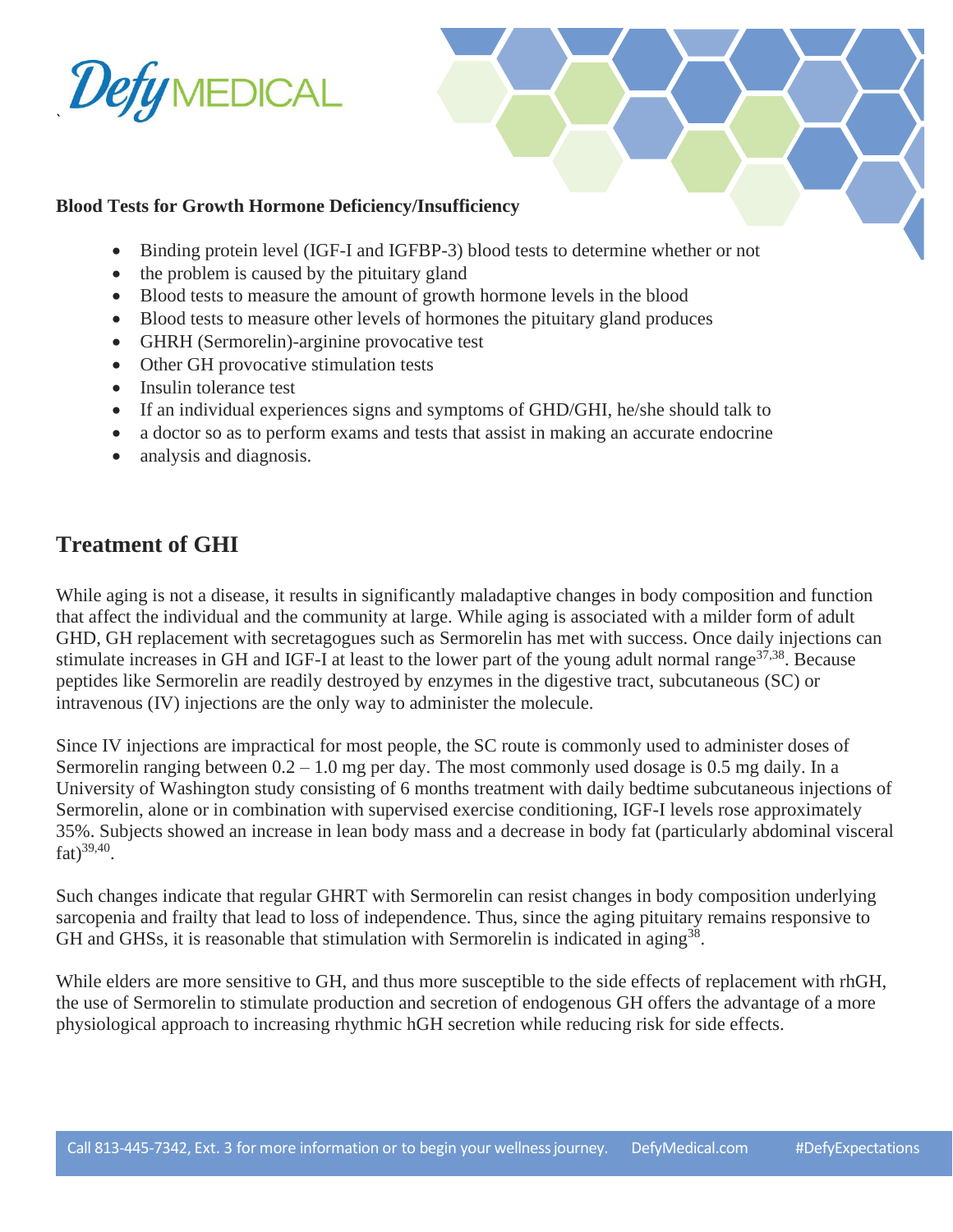

**Key warnings before taking this medicine:** Tell your doctor your medical history, especially of thyroid problems, brain disorders (e.g., lesions) and any allergies. Discuss the risks and benefits with your doctor regarding use in pregnant women. It is not known whether this drug passes into breast milk. Because of the potential risk to the infant, breast-feeding while using this drug is not recommended. Consult your doctor before breast-feeding.

#### **How is it best taken?**

Inject this medication subcutaneously before bedtime, or as directed by your healthcare provider.

#### **What do I do if I miss a dose?**

If you miss a dose, use it as soon as you remember. If it is near the time of the next dose, skip the missed dose and resume your usual dosing schedule. Do not double the dose to catch up.

**What are the precautions for taking this medicine?** Tell your doctor of all prescription and nonprescription medications you may be using, especially corticosteroids and thyroid medications. This drug may affect the results of certain lab tests e.g., inorganic phosphorus, alkaline phosphatase. Make sure laboratory personnel and your doctors know you use this drug. Do not start or stop any medicine without approval from your healthcare provider.

Untreated hypothyroidism can jeopardize the response to Sermorelin. Thyroid hormone determinations should be performed before initiating and while receiving therapy. Thyroid hormone replacement therapy should be initiated only when indicated.

Patients with GHD secondary to an intracranial lesion were not studied in clinical trials. Thus, Sermorelin treatment is not recommended in such patients.

Subnormal GH responses have been seen in obesity and hyperglycemia, and in patients with elevated plasma fatty acids.

The FDA pregnancy risk category C. Exercise caution during lactation; it is not known if this drug is excreted in breast milk.

**Laboratory Tests:** Serum levels of inorganic phosphorus, alkaline phosphatase, GH and IGF-I may increase with therapeutic use.

**Corticosteroids:** Glucocorticoids may inhibit the response to Sermorelin. Controlled studies did not indicate an interaction of Sermorelin with drugs commonly used in the treatment of routine medical problems/illnesses. However, formal drug interaction studies have not been conducted.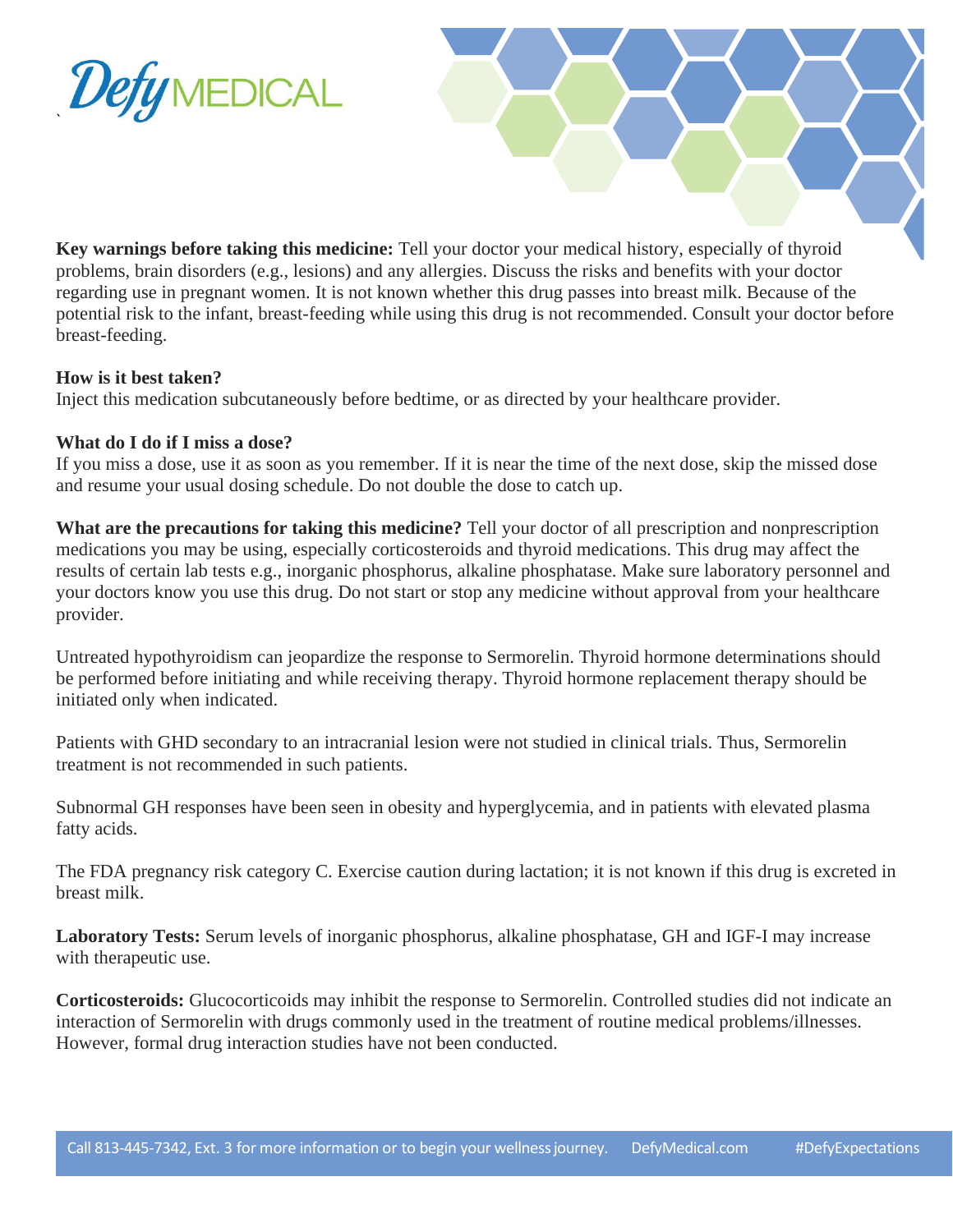



**General Warnings:** hGH is traditionally contraindicated in individuals with benign intracranial hypertension (BIH), critically ill persons (e.g., after complications following open heart or abdominal surgery, multiple trauma, acute respiratory failure or similar conditions), diabetic retinopathy, and persons with evidence of tumor activity. In persons with tumors, anti-tumor therapy must be completed before initiating hGH therapy. Persons with known hypersensitivity to hGH or to any of its excipients, women who are pregnant, planning to become pregnant, or lactating should not use this product.

**Possible Side Effects:** Call your doctor for medical advice if pain/swelling/redness occurs at the injection site (occurring in approximately 16% of patients). Other possible, but less common side effects of rhGH (not reported for Sermorelin) are upper respiratory conditions, nerve sensitivity, insomnia, depression, nausea, hypothyroidism chest pain, gynecomastia, headache, flushing, dysphagia, dizziness, hyperactivity, somnolence, urticaria and sore bones. Call your health care provider immediately if you are experiencing trouble swallowing, vomiting, and tightness in the chest.

Antibody formation to Sermorelin has been reported after chronic subcutaneous administration of large doses but their clinical significance is unknown. Antibodies do not appear to affect growth hormone release nor appear to be related to a specific adverse drug reaction profile.

No generalized allergic reactions have been reported. A temporary allergic reaction described by severe redness, swelling and urticaria at the injection sites has been reported in one patient who developed antibodies. Additionally, its use may reduce insulin sensitivity, thereby raising blood sugar to levels which could be harmful to diabetes sufferers.

It may also decrease triiodothyronine (T3) levels due to its tendency to reduce the bodily levels of sodium, potassium, and phosphorous. How should I store this medicine? Keep this medicine in a refrigerator below 41°F (5°C). If precipitates form within the solution, warm a cup of water to 90°C and place the vial into the warm water until the precipitates dissolve. Keep all medicine out of the reach of children. Throw away any unused medicine after the expiration date. Do not flush unused medications nor pour them down a sink or drain.

**General statements:** Do not share or take anyone else's medicine. Talk with your healthcare provider before starting any new medicine, including over-the-counter, natural products, or vitamins. This medication was compounded specifically for you. This patient information summarizes the most important information about your medication; if you would like more information, speak with your doctor.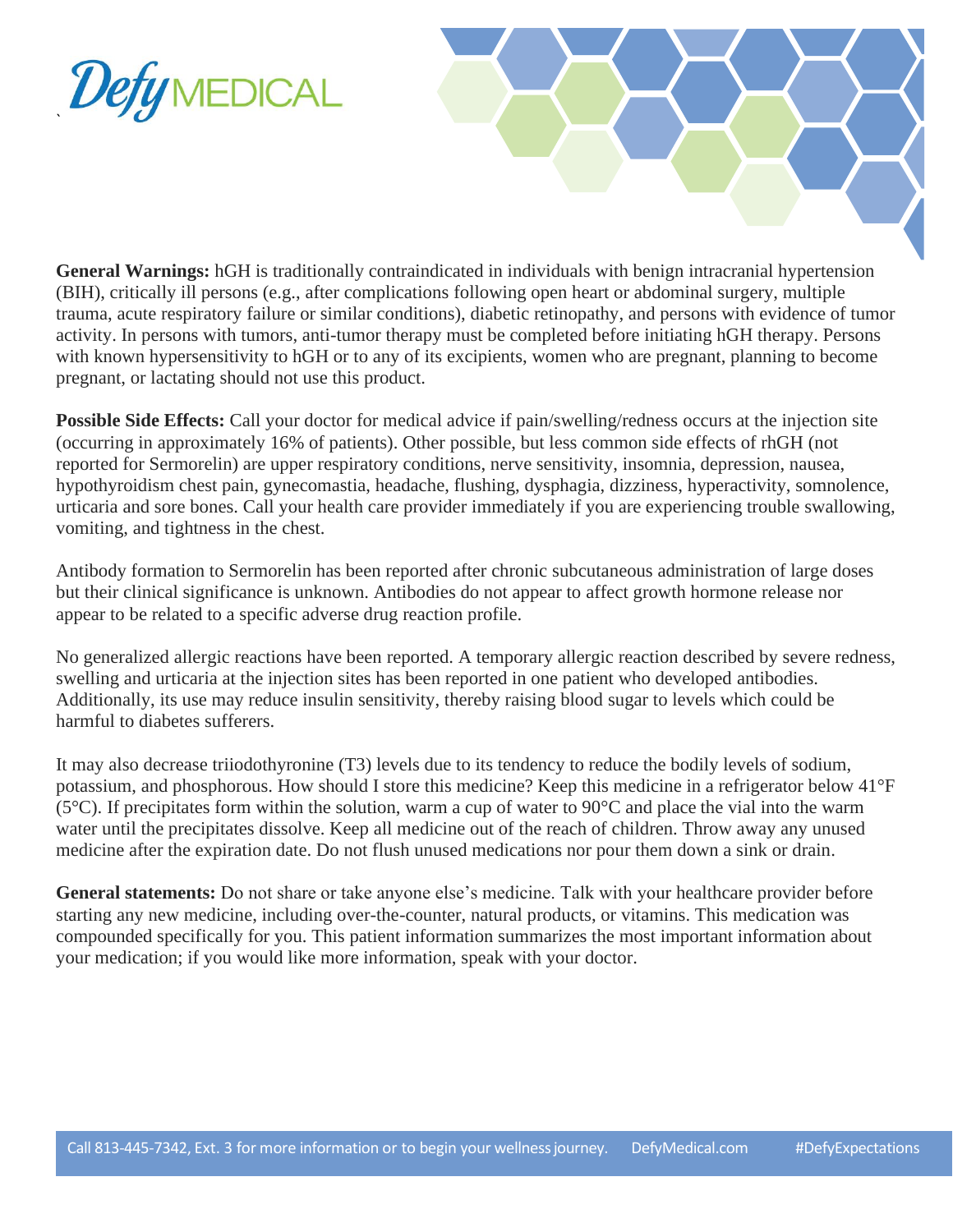



## **References**

Isolated growth hormone deficiency*. Genetics Home Reference. February 2012. Retrieved 12 December 2017*

"Growth hormone deficiency"**.** Genetic and Rare Diseases Information Center (GARD) – an NCATS Program. 2016. Retrieved 12 December 2017.

"Growth Hormone Deficiency". *NORD (National Organization for Rare Disorders). 2016. Retrieved 12 December 2017.*

4. Degenerative neurologic disease in patients formerly treated with human growth hormone. Report of the Committee on Growth Hormone Use of the Lawson Wilkins Pediatric Endocrine Society, May 1985. J Pediatr. 1985 Jul; 107(1):10-2).

5. Vitiello MV, Schwartz RS, Moe KE, Mazzoni G, Merriam GR. 2001 Treating age-related changes in somatotrophic hormones, sleep, and cognition. In Health, age, hormones, sleep, and cognition Dialogues in Clinical Neuroscience – Vol 3. No. 3.

6. Rosen T, Bengtsson BA 1990 Premature mortality due to cardiovascular disease in hypopituitarism. Lancet 336:285–288

7. Toogood AA, Beardwell CG, Shalet SM. 1994. The severity of growth hormone deficiency in adults with pituitary disease is related to the degree of hypopituitarism. Clin Endocrinol (Oxf). 41:511–516.

8. Ho, KKY, Hoffman,DM. 1995 Defining growth hormone deficiency in adults. Metabolism 44:[Suppl 4]:91–96

9. DeBoer H, Blok GJ, Van der Veen EA. 1995, Clinical aspects of growth hormone deficiency in adults. Endocr Rev 16:63–86

10. Korbonits M, Besser M 1996 Diagnosis of growth hormone deficiency in adults. Horm Res 46:174–182.

11. *Molitch ME, Clemmons DR, Malozowski S, et al. 2006. "Evaluation and treatment of adult growth hormone deficiency: an Endocrine Society Clinical Practice Guideline". J. Clin. Endocrinol. Metab. 91 (5): 1621–34.*

12. Vitiello MV, Schwartz RS, Moe KE, et al. Treating age-related changes in somatotrophic hormones, sleep, and cognition. In Health, age, hormones, sleep, and cognition Dialogues in Clinical Neuroscience – Vol 3**.** No. 3**.** 2001

13. Russell-Aulet M, Jaffe CA, Demott-Friberg R, Barkan AL. 1999, In vivo semiquantification of hypothalamic growth hormone-releasing hormone (GHRH) output in humans: Evidence for relative GHRH deficiency in aging. J Clin Endocrinol Metab. 84:3490.

14. Tannenbaum GS. 1993 Genesis of episodic growth homone secretion. J Pediatr. Endocrinol. 6:273–282.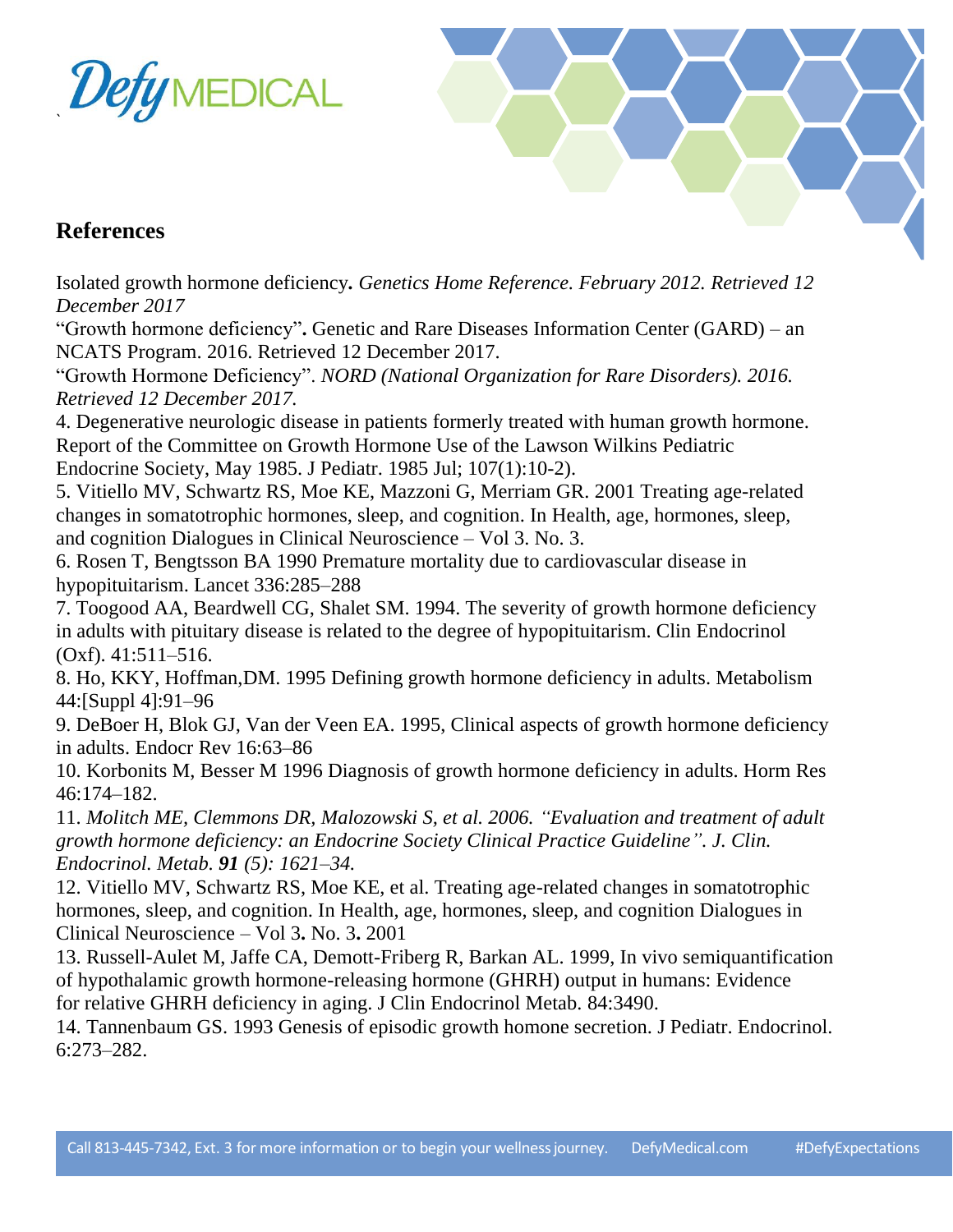

15. Sonntag WE. Gottschall PE, Meites J. 1986 Increased secretion of somatostatin-28 from hypothalamic neurons of aged rats in vitro. Brain Research Volume 380, (2): 229-234.

16. Melmed S. Physiology of growth hormone [online] 2006. Up to Date Accessed 8 Sep 2006. URL: http://www.uptodate.com.).

17. Merriam GR, Schwartz RS, Vitiello MV. Growth hormone-releasing hormone and growth hormone secretagogues in normal aging. Endocrine. 2003 Oct; 22(1):41-8.

18. Ho KY, Evans WS, Blizzard RM, Veldhuis JD, Merriam GR, Samojlik E, Furlanetto R, Rogol AD, Kaiser DL, Thorner MO. 1987. Effects of sex and age on the 24-hour profile of growth hormone secretion in man: importance of endogenous estradiol concentrations. J Clin Endocrinol Metab. 64(1):51-8.

19. Merriam GR, Kletke M, Barsness S, et al. 2000. Growth hormone-releasing hormone in normal aging: An Update. Today's Therapeutic Trends. 18:335–54.

20. Merriam GR, Buchner DM, Prinz PN, Schwartz RS, Vitiello MV. 1997. Potential applications of GH secretagogues in the evaluation and treatment of the age-related decline in growth hormone secretion. Endocrine. 7(1):49-52.

21. Anawalt BD, Merriam GR 2001. Neuroendocrine aging in men. Andropause and somatopause Endocrinol Metab Clin North Am. 30(3):647-69.

22. Merriam GR, Cummings DE. Growth hormone and growth hormone secretagogues in adults. In: Meikle W, editor. Endocrine replacement therapy in clinical practice. Totowa, NJ: Humana Press; 2003. Pp. 63–94.

23. Wehrenberg WB, Ling N. 1983. "In vivo biological potency of rat and human growth hormone-releasing factor and fragments of human growth hormone-releasing factor". Biochem Biophys Res Commun. 115 (2): 525–530.

24. Prakash, A. and Goa KL. 1999, Sermorelin: a review of its use in the diagnosis and treatment of children with idiopathic growth hormone deficiency. BioDrugs, 12(2): p. 139-57.

25. Kirk JM, Trainer PJ, Majrowski WH, Murphy J, Savage MO, Besser GM*.* 1994. Treatment with GHRH(1-29)NH2 in children with idiopathic short stature induces a sustained increase in growth velocity. Clin Endocrinol (Oxf). 41(4):487-93*.*

26. Walker, R.F., 2006. Sermorelin: a better approach to management of adult-onset growth hormone insufficiency? Clin Interv Aging, 1(4): p. 307-8.

27. Walker RF, Eichler DC, Bercu BB. 1994. Inadequate pituitary stimulation: a possible cause of growth hormone insufficiency and hyperprolactinemia in aged rat. Endocrine. 2:633–8